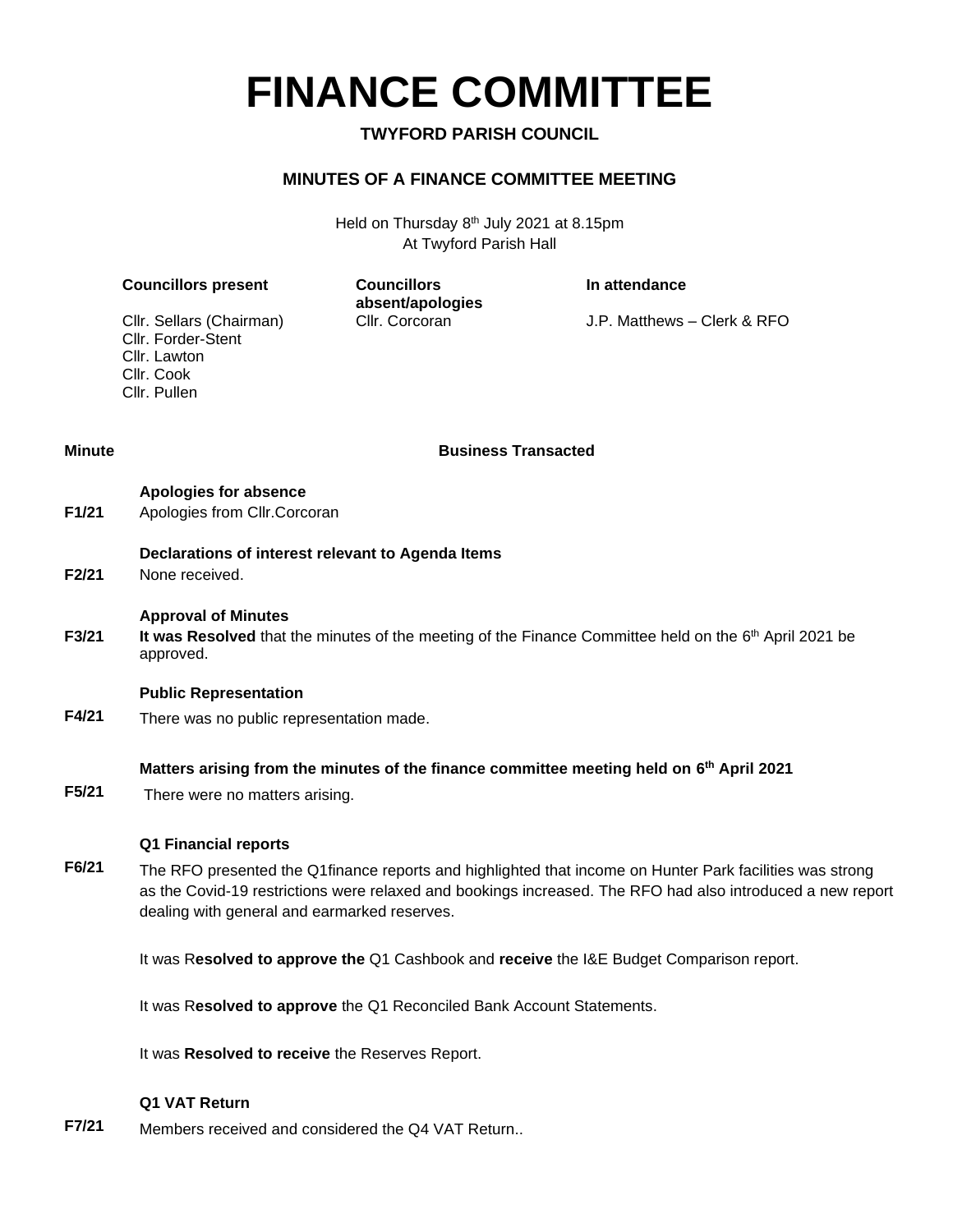**It was resolved to approve** the Q1 VAT return for submission to HMRC.

## **F8/21 Banking Review**

- The RFO highlighted several issues and poor customer service experienced with HSBC. Almost all of the Council's banking is carried out electronically alternative providers were available who were better placed to deal with the specific requirements of Parish Councils.
- It was discussed that if the Council moved to a new provider when the best time to implement this would be and general consensus was that late Autumn was the better option with a plan of notifying all those who need to make payments to the Council put in place, together with arranging transfer of recurring and direct debit payments.
- **It was Resolved** for the RFO to seek further information from Barclays, Unity Trust Bank and Redwood Bank for options relevant to the Parish Council and bring to October's meeting of the committee.

## **F9/21 Internal Auditor's Recommendations**

The Committee considered two recommendations from the Internal Auditor in respect of updates to Financial Regulations. The Committee was of the view that Treasurer had never been a role in the Council and that any such inferred responsibilities would fall to the Chair of Finance Committee, the phrase had probably been used in error on some invoice paperwork which the Internal Auditor had observed.

**It was Resolved** not to implement item 8 of the Internal Auditor's recommendation as credit cards had not been introduced.

**It was Resolved** not to implement item 11 of the Internal Auditor's recommendation as the Treasurer is not a role on the Council.

**It was Resolved** for the Clerk to draft an update Financial Regulations to strengthen the monitoring role of the Chair of Finance committee.

### **F10/21 Items for consideration on an agenda at a future meeting of the Finance Committee**

• Contingency planning for all projects, but specifically the FMS and Cycleway projects, should grant funding be not forthcoming.

The meeting closed at 9.23pm

**Item F6/21 Financial Summary - Cashbook**